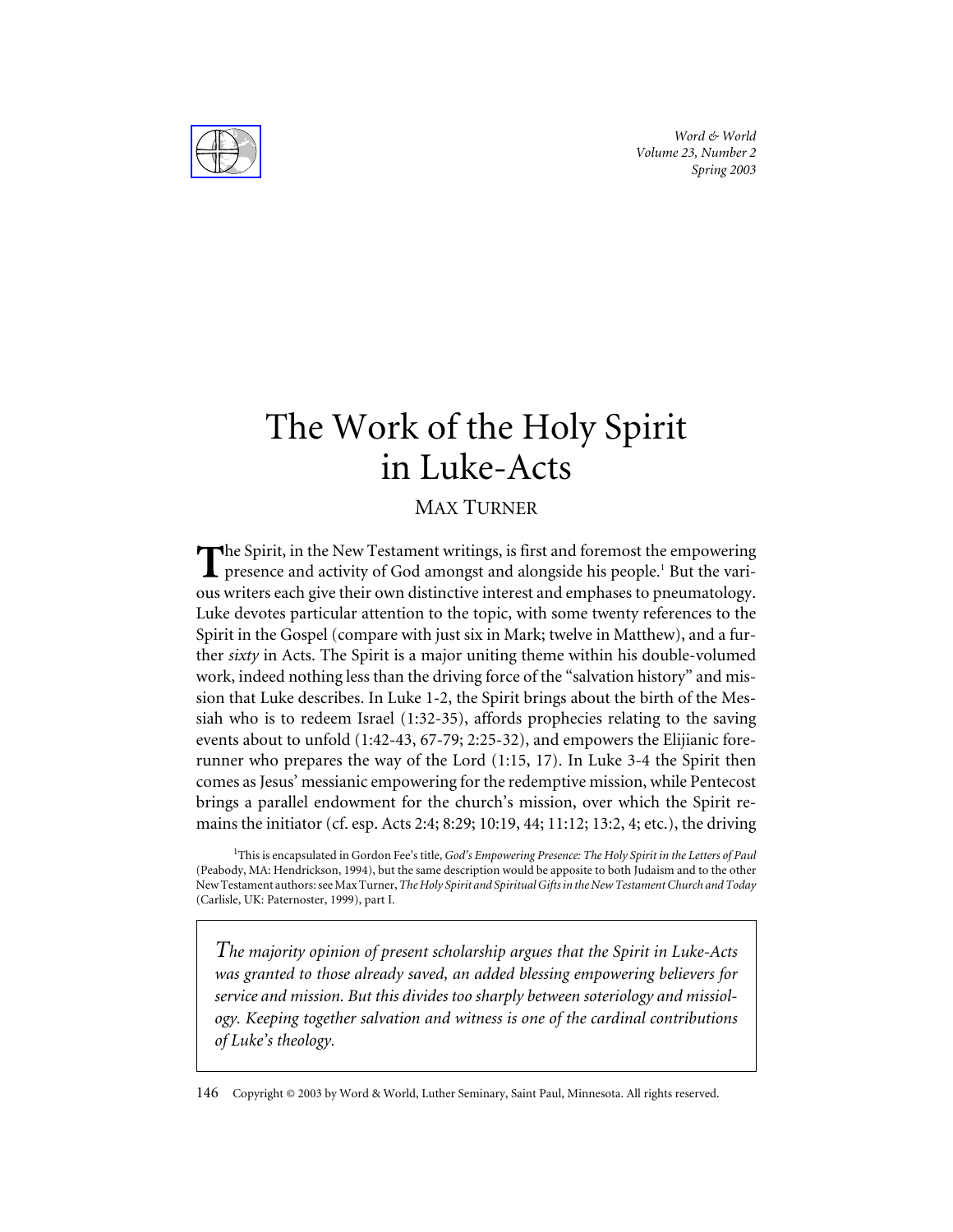power (Luke 24:49; Acts 1:8; 4:31; 9:17, 31), the guide in significant decisions (16:6, 7; 19:21; 20:22-23), and the legitimator of the whole endeavor, especially at its most delicate points (cf. 5:32; 8:17-18; 10:44-45, 47; 11:15-18; 15:28).<sup>2</sup>

The centrality of the Spirit for Luke is thus clear. And for him the Spirit is most characteristically what Jewish believers probably would have called the "Spirit of prophecy"; in Acts especially as an "empowering for witness."3 Correspondingly, Luke is much less explicit than we might have expected about the Spirit as the basis of the spiritual, ethical, and religious life of the believer. This much is now happily agreed by virtually all Lucan scholars.<sup>4</sup> But within this accord there are still vital issues of interpretation of Luke's view of the Spirit on which there is disagreement. The most important concern is how Luke understands the relationship of the gift of the Spirit to salvation. What now appears to be the majority position (argued chiefly by Pentecostal/charismatic scholars, but also by those outside that tradition) essentially holds that Luke regards the gift of the Spirit to believers exclusively as a prophetic/charismatic empowering for service and mission. Within this view the "Spirit of prophecy" is by its very nature a gift granted to those who are *already* "saved"—hence the Spirit (in Luke-Acts) has sometimes been called a "*donum superadditum*"; literally, "an additional gift" ("additional," that is, to the grace of salvation) or "second-blessing." One has only to consider the reception of the Spirit by Jesus (Luke 3:21-22) and by the apostles (Acts 2:1-4) to see the point. Others argue that while the Pentecost gift of the Spirit is indeed primarily the charismatic "Spirit of prophecy," this gift of the Spirit also brings the believer his or her experience of salvation. In what follows we shall first outline the strengths of the majority view (Part I); we shall then note two important false antitheses often introduced by this interpretation (Part II), before finally reexamining in more detail the relationship of the gift of the Spirit to Luke's soteriology (Part III).

#### **PART I—LUKE'S "SPIRIT OF PROPHECY" AS A** *DONUM SUPERADDITUM*

The most significant author of the majority view is the young Pentecostal scholar Robert Menzies, and he rightly begins with the Jewish understanding of the Spirit, which forms the resource on which Jesus and the New Testament writers

<sup>2</sup> The last two sentences are taken with minor modification from Turner, *Spirit*, 39.

<sup>&</sup>lt;sup>3</sup>The three works that have most profoundly affected current understanding of these last two crucial points are Eduard Schweizer, "πνεῦμα, πνευματικός," in *Theological Dictionary of the New Testament* 6:389-455; G. Haya-Prats, *L'Esprit Force de l'Église*(Paris: Cerf, 1975); and Robert P. Menzies, *The Development of Early Christian Pneumatology with Special Reference to Luke-Acts* (Sheffield: SAP, 1991), later rewritten as the more accessible *Empowered for Witness: The Spirit in Luke-Acts* (Sheffield: SAP, 1994).

<sup>&</sup>lt;sup>4</sup> For a history of scholarship demonstrating this from Hans von Baer's magisterial monograph (1926) to the present, see my *Power from on High: The Spirit in Israel's Restoration and Witness in Luke-Acts*(Sheffield: SAP, 1996), chs. 1-2. A quite different interpretation was powerfully presented by James Dunn's *Baptism in the Holy Spirit: A Re-Examination of the New Testament Teaching on the Gift of the Spirit in Relation to Pentecostalism Today* (London: SCM, 1970), which argued that Luke understood the Spirit primarily as the presence of salvation, the kingdom of God, and "sonship." But Dunn has since moved somewhat closer to what is otherwise the consensus position: cf. James D. G. Dunn, "Baptism in the Spirit: A Response to Pentecostal Scholarship on Luke-Acts," *Journal of Pentecostal Theology* 3 (1993) 3-27.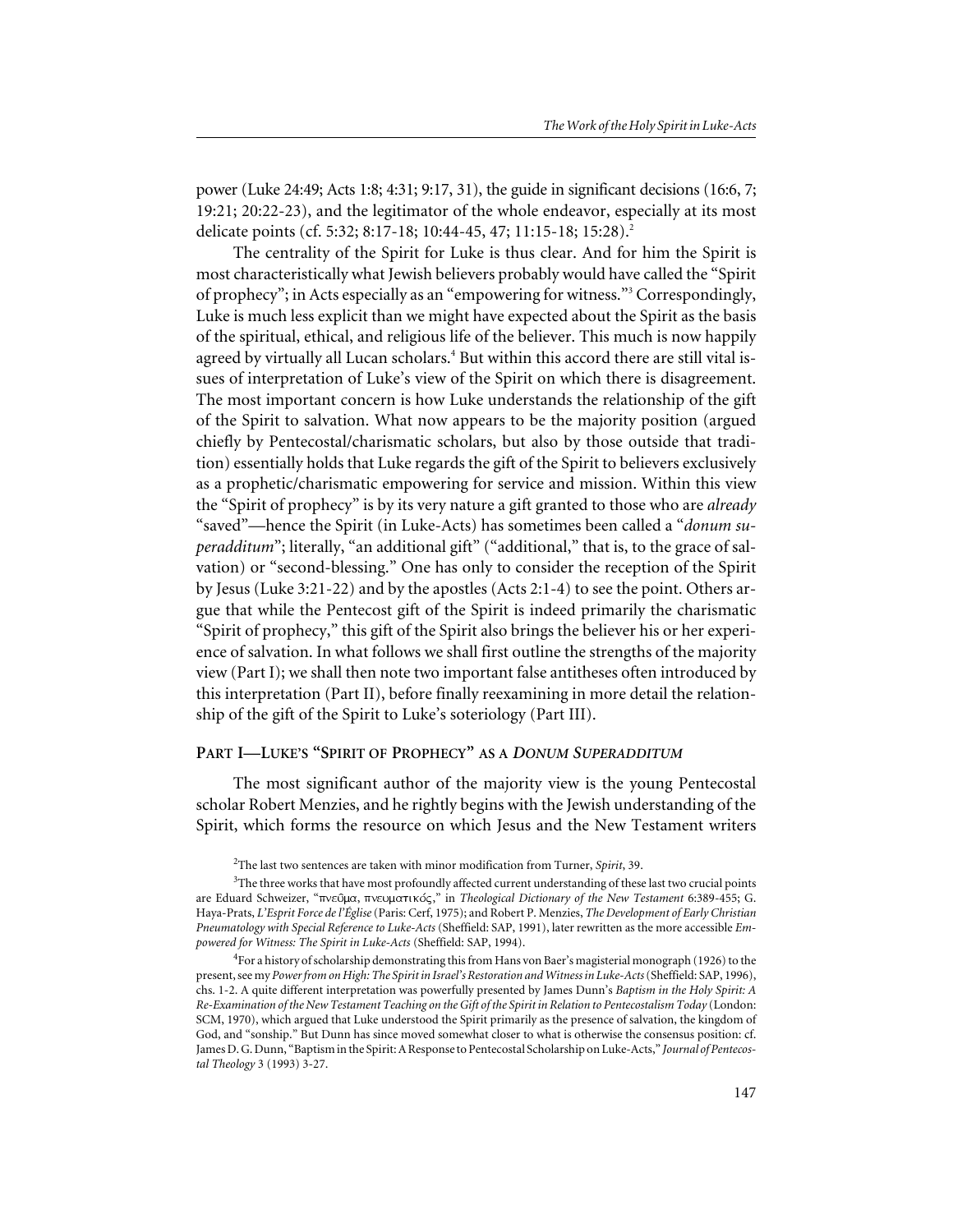chiefly drew. Within that tradition, he argues (in considerable detail),<sup>5</sup> the Spirit was understood almost exclusively as the source of inspired speech, revelation, and esoteric wisdom—not as a gift a person needs to receive in order to *experience* salvation, nor as the source of spiritual/ethical renewal, nor as the power of miraculous activities in the physical realm (such as healings).

It was this conception, argues Menzies, that dominated in earliest Christianity and is best preserved in Luke-Acts. While Mark and Matthew had expanded the scope of the Spirit's work to cover Jesus' miraculous deeds of healing, exorcism, etc., Luke kept the more authentically Jewish notion (hence, for example, Luke changes Matthew's "Spirit of God" [Matt 12:28] to "finger of God" [Luke 11:20] to avoid the impression that the Spirit effects exorcisms). Contra Dunn, for Luke, Jesus' reception of the Spirit at his baptism (3:21-22) is not the means of his own inner experience of the kingdom of God and of eschatological sonship, rather—as the paradigmatic sermon in Nazareth indicates (esp. 4:18-21)—it is the endowment of Jesus, as the prophet like Moses, to proclaim the messianic fulfillment of the hopes of Isa 61:1-2.<sup>6</sup>

*"virtually all the relevant passages in Acts depict the Spirit as providing the prototypical gifts of the Spirit of prophecy"*

The case is similar with the disciples of Jesus. At the important midpoint of Luke's double work (Luke 24 and Acts 1-2), they are promised they will be baptized with the Holy Spirit (Acts 1:5), and this is specifically elucidated as "power from on high" to witness (Luke 24:49; Acts 1:8). When the Spirit comes on the day of Pentecost, Peter explains the gift in terms of the promise in Joel 2:28-32—the *locus classicus* of the Old Testament for the expectation of an outpouring of the Spirit as the "Spirit of prophecy" (2:16-21, 33). And it is precisely *this* gift that Peter promises to *all* who repent and turn to Christ according to 2:38-39 (these verses use the very wording of Joel in order to express the promise). More important, virtually all the relevant passages in Acts *depict the Spirit as providing the prototypical gifts of the Spirit of prophecy*.

(a) The Spirit is thus the author of *revelatory visions* and of *dreams*: programmatically at 2:17, but also specifically at Acts 7:55-56 (and Luke would probably trace such vision/dream guidance as Acts 9:10-18; 10:10-20; 16:9-10 and 18:9-10; 22:17-18, 21; 23:11 to the Spirit [note the specific mention of Spirit in these contexts, 10:19; 16:6-7]).

(b) The Spirit gives *revelatory words* or *instruction* or *guidance*, sometimes making direct reference to similar activity in the Old Testament: Acts 1:2;

<sup>5</sup> Menzies, *Empowered*, chs. 2-5. 6 Ibid., chs. 7-9.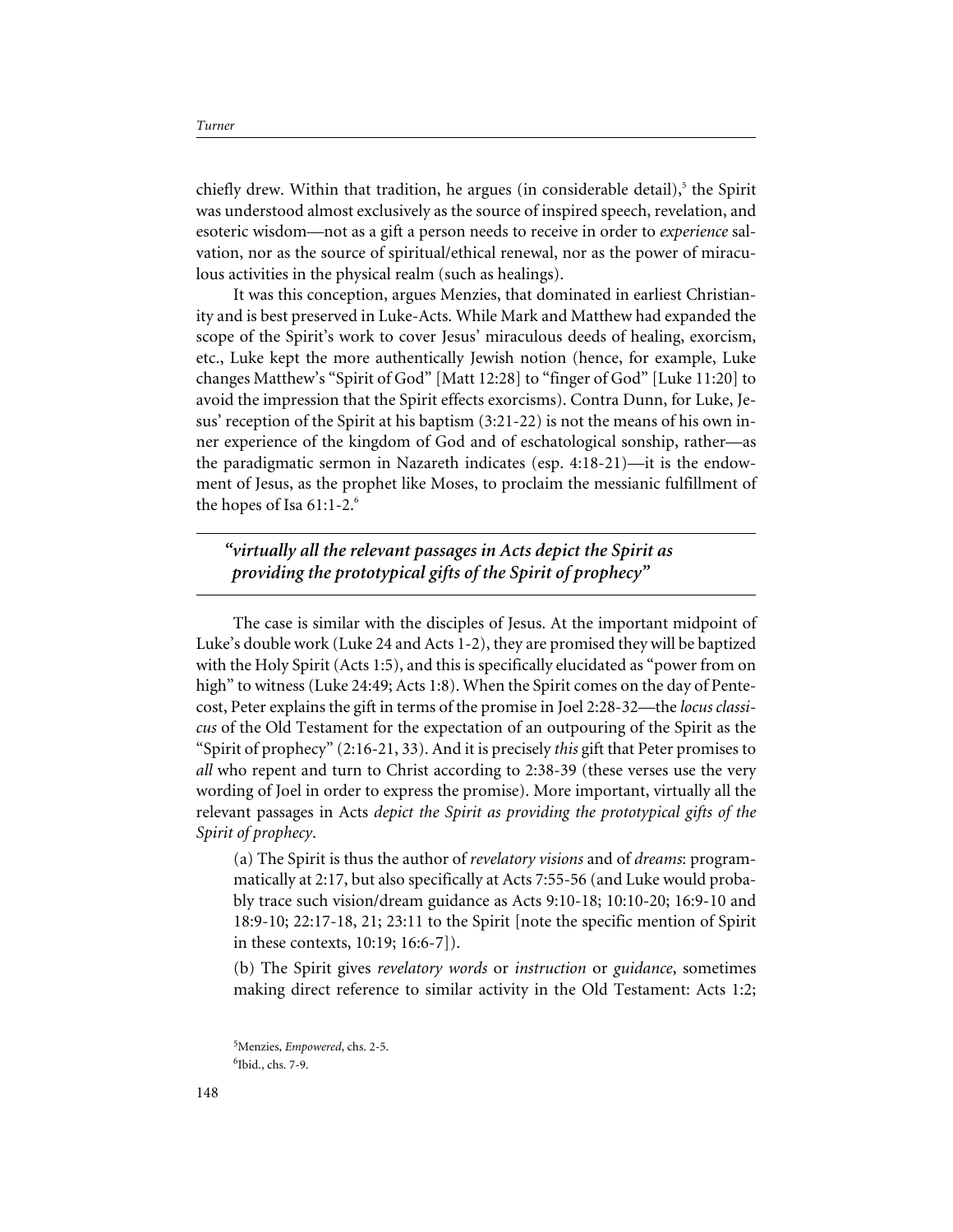1:16 (=OT); 4:25 (=OT); 7:51 (=OT); 8:29; 10:19; 11:12, 28; 13:2, 4; 15:28; 16:6-7; 19:21; 20:22, 23; 21:4, 11; and 28:25 (=OT).

(c) The Spirit grants *charismatic wisdom* or *revelatory discernment*: Luke 21:15 and Acts 5:3; 6:3, 5, 10; 9:31; 13:9; and 16:8.

(d) The Spirit inspires *invasive charismatic praise*, e.g., the tongues on the day of Pentecost: Acts 2:4; 10:46; 19:6.

(e) The Spirit inspires *charismatic preaching* or *witness*: Acts 1:4, 8; 4:8, 31; 5:32; 6:10; 9:17 or *charismatic teaching* 9:31; 13:52; and 18:25. This is not strictly anticipated in Judaism, but it is an obvious extension of the Jewish concept of the Spirit as the "Spirit of prophecy" (combining some of the above) and derives from pre-Lucan Christianity.<sup>7</sup>

In all this, it is argued, the gift of the Spirit is evidently exclusively an "empowering for mission" (as long as the latter term is suitably qualified). It is in essence empowerment for witness (Luke 24:49; Acts 1:8):<sup>8</sup> indeed a gift that constitutes the people of God as prophets.<sup>9</sup> Unlike Paul and John, the Spirit for Luke is not the power of salvation, but the charismatic/prophetic Spirit given to those *who have already entered* the community of salvation. For this reason it is not unnatural to him that some people receive the gift of the Spirit *subsequent to* conversion and/or baptism (e.g., the Samaritans of Acts 8, Paul in Acts 9, and the Ephesian twelve in Acts  $19$ ).<sup>10</sup>

## **PART II—TWO FALSE ANTITHESES IN THE CONSTRUCT OF LUKE'S "SPIRIT OF PROPHECY"?**

There can be little doubt that the majority position is fundamentally right in what it asserts; but we may suspect it is almost equally misleading in what it denies. While we may affirm that for Luke the Spirit is exclusively the "Spirit of prophecy," the question is whether scholars from Schweizer to Menzies have not imported into the heart of that concept two significant false antitheses.

The first, much less important, antithesis concerns their disjunction between the activities of the Spirit and miraculous works of power. There is important evidence that Judaism attributed such works to the Spirit (of prophecy) much more freely than Menzies admits, not least in the messianic traditions based in Isaiah 11:1-5.11 And Menzies agrees that Jesus himself did so (cf. Mark 3:28-30 and Matt

<sup>10</sup>See Menzies, *Empowered*, chs. 10-12 (the last specifically tackling the theology of "subsequence").

<sup>11</sup>See Turner, *Spirit*, ch. 1, and *Power*, ch. 4, for a full discussion of the evidence.

<sup>7</sup> See Turner, *Spirit*, ch. 3, for details (here drawing on 43-44); more fully, Turner, *Power*, chs. 3, 10, and 12.

<sup>8</sup> So Menzies, *Empowered for Witness*(the title chosen is not accidental!); also John Michael Penney,*The Missionary Emphasis of Lukan Pneumatology* (Sheffield: SAP, 1997).

<sup>9</sup> Roger Stronstad, *The Prophethood of All Believers: A Study in Luke's Charismatic Theology* (Sheffield: SAP, 1999). But this claim appears to go beyond and against the evidence: see my "Does Luke Believe Reception of the 'Spirit of Prophecy' makes all 'Prophets'? Inviting Dialogue with Roger Stronstad," in *Journal of the European Pentecostal Theological Association* 20 (2000) 3-24.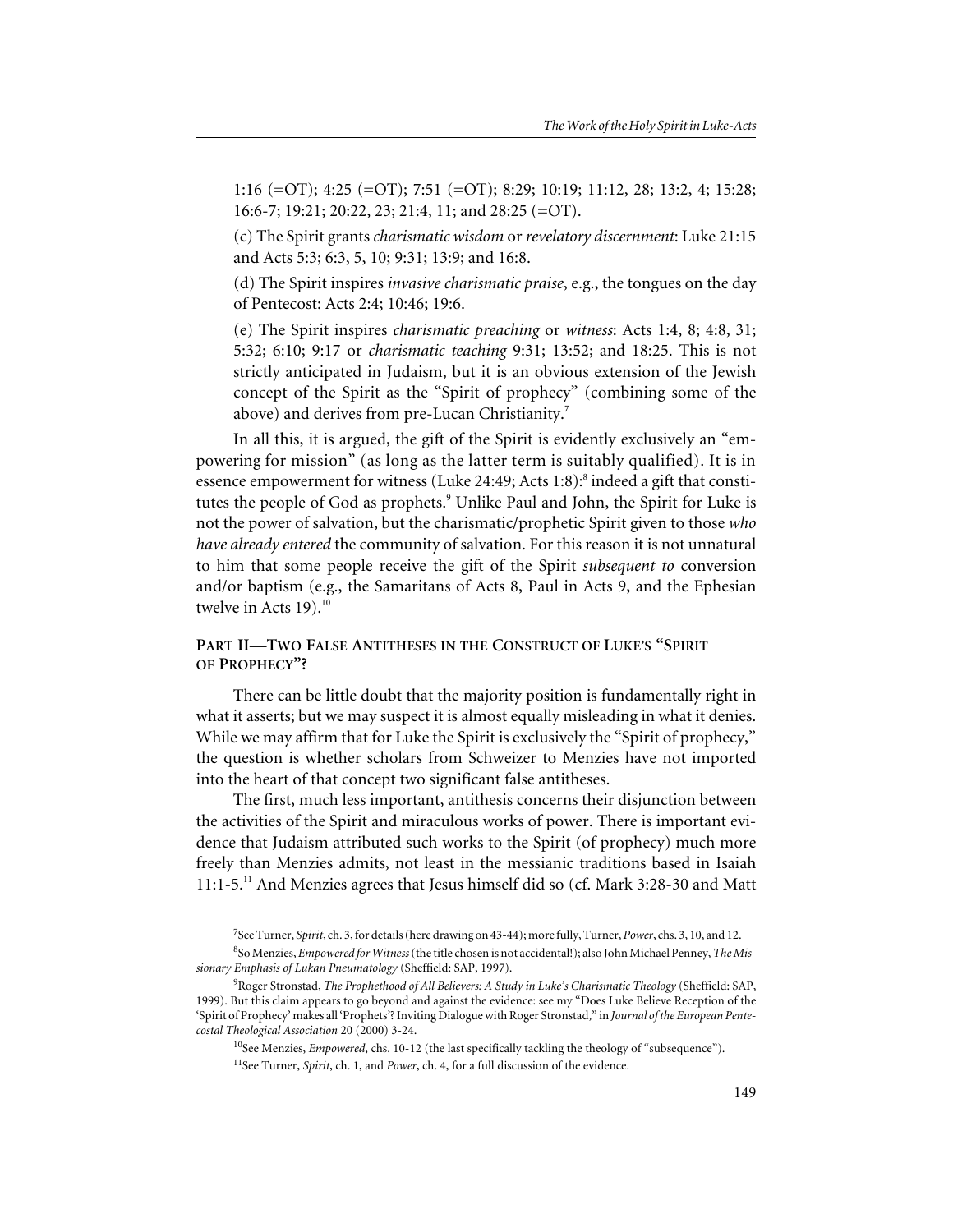1:18, 20; 12:15-18, 28[!]). But he argues that (in order better to preserve the authentically Jewish notion of the "Spirit of prophecy") Luke edited the gospel tradition to attribute such miracles more directly to the *power* of God than to the Spirit. This, however, appears to create a false antithesis, especially in such key texts as Luke 1:35; 4:14; and Acts 10:38, and it requires that Luke introduces the quite *un-*Jewish notion that the Spirit generates "power," and that this "power" subsequently works the miracles. In these texts, and paradigmatically at Luke 4:18-21, it is much easier to understand that the Spirit is itself the eschatological power of God, active in the physical realm as much as in the personal/existential.<sup>12</sup>

The more serious antithesis posited by scholarship in the Schweizer-Menzies axis is that between the work of the Spirit and spiritual/ethical transformation. For Schweizer, the very fact that Luke understood the Spirit as the "Spirit of prophecy" prevented him from attributing the new "life" of the community in Acts to the Spirit. Menzies tries to substantiate that Jews (by and large) would not attribute transformatory religious/ethical life to the Spirit, and that while there are some rare examples of this, especially in Qumran hymns and Wisdom of Solomon, these belong to the period *after* Pentecost and the beginnings of Christianity. Such a view first entered Christianity through Paul and John, for whom the gift of the Spirit becomes the gift of the life of salvation, but was not adopted by Luke.13 For him, the gift of the Spirit of prophecy is logically and theologically subsequent to salvation: it is given to those who are already the obedient people of God (cf. Acts 5:32).

*"for Paul and John it is precisely the Spirit's revelatory and wisdom-granting roles which enable that transforming relational knowledge of the Father, and of the exalted Son, which is the very essence of the life of 'salvation'"*

At the heart of this view appears to be a misunderstanding that there is conceptually a necessary antithesis between the "Spirit of prophecy," as the enabling power of special revelations or esoteric wisdom, and some more fundamental work of ethical transformation and obedient walk with God. But there are good reasons to think this is not true of either Judaism or Christianity. For significant sections of the former, the "Spirit of prophecy" as the self-manifesting presence of God is *ipso facto* also profoundly transformatory (and that is especially clear in the Qumran hymns, which are almost certainly pre-Christian).<sup>14</sup> And the same is essentially the core of Paul's and John's thinking: for them it is precisely the Spirit's revelatory and wisdom-granting roles which enable that transforming relational knowledge of the Father, and of the exalted Son, which is the very essence of

<sup>12</sup>Compare Menzies, *Empowered*, chs. 8-9, and Turner, *Power*, chs. 6, 8, and 9.

<sup>13</sup>Menzies, *Empowered*, ch.12; *Development*, chs. 12-13.

<sup>14</sup>Cf. my *Spirit*, ch. 1, and *Power*, ch. 5. The argument appears confirmed now by John R. Levison, *The Spirit in First Century Judaism* (Leiden: Brill, 1997).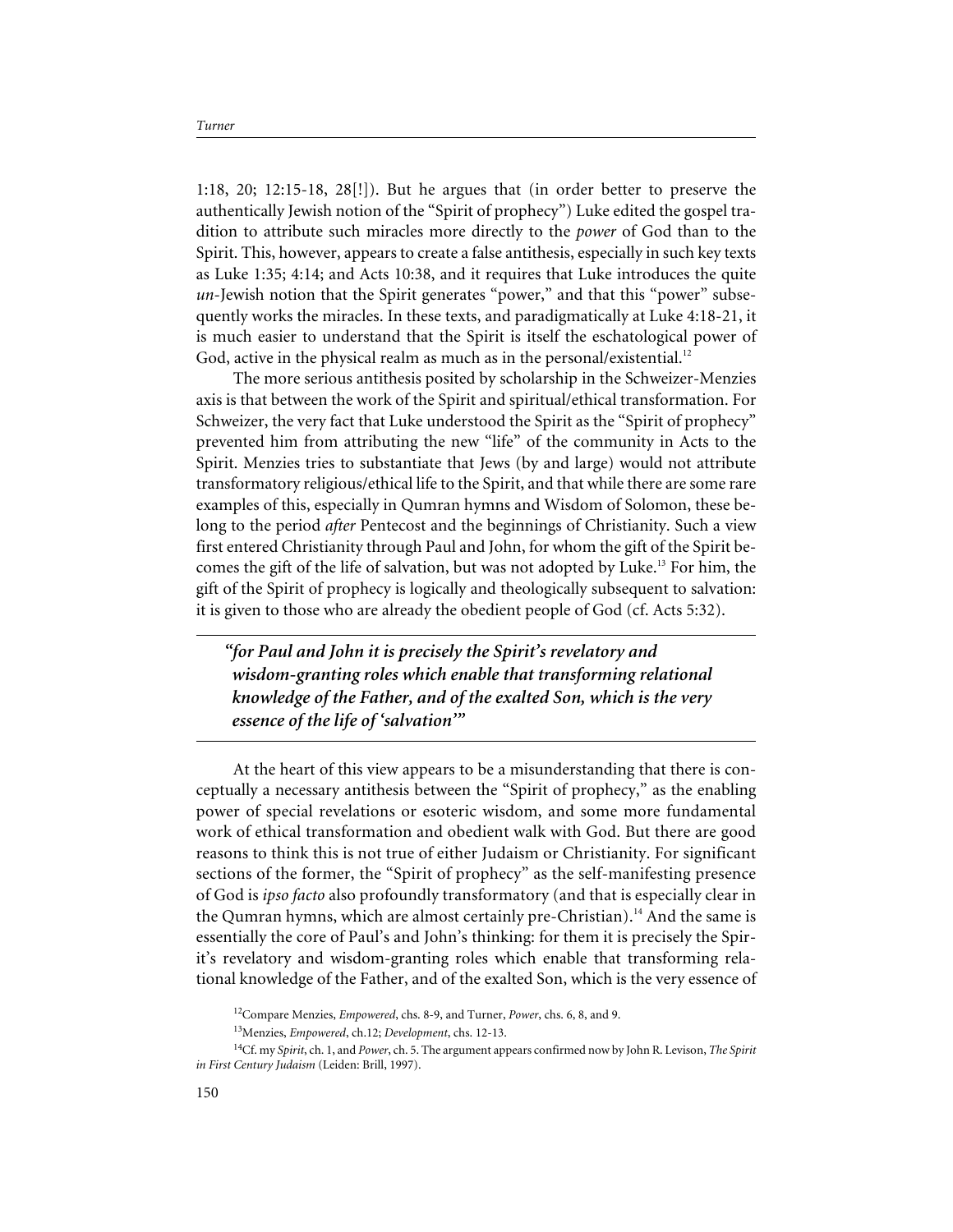the life of "salvation."15 The question is then whether Luke is any different. If "salvation" for Luke is simply the status of forgiveness of sins (consequent on believing the gospel), membership of the people of God, and assured hope of final redemption, then there is no reason to assume he considered a person needed to receive the "Spirit of prophecy" in order to be "saved." But if he considered present salvation to include not only these but also participation in God's dynamic, liberating, restoring, and transforming eschatological reign—the kingdom of God—then we must explain *how* such could be present beyond Jesus' resurrection-exaltation, and the obvious candidate would be "in and through the Pentecost gift of the Spirit." The way the narrative of Luke-Acts develops strongly suggests he understood salvation in this broader sense and that it was an integral part of the work of the Spirit of prophecy.

### **PART III — LUKE'S "SPIRIT OF PROPHECY" AS THE POWER OF ISRAEL'S RESTORATION AND MISSION**

We may briefly highlight the contribution of Luke's narrative development to our understanding of the topic under six heads.<sup>16</sup>

(1) Luke 1-2 sets the scene, with hearts bursting with hope that God would soon "return" to Israel in kingly rule, to bring her redemption through the Elijianic prophet (John the Baptist) and above all through the awaited Davidic "Son of God." This salvation anticipated is very much the restoration of Israel as a light to the world, modeled on the core new exodus hopes of Isa 40-65.

(2) With Luke 3-4 the hour dawns. John announces that the coming messiah will cleanse and purify (=baptize) Israel with fiery Holy Spirit (3:16-18); Jesus receives the Spirit as the anointing of the messianic herald of Isa 42 (Luke 3:21-22) and shortly afterwards steps onto the public stage proclaiming the beginning of the Isaianic liberation and restoration (4:18-21).

(3) Much of the rest of Luke's Gospel, however, appears at first sight a great anticlimax (cf. Cleopas's words in 24:17-21). In the ministry of Jesus people have had some taste of the kingdom of God—through the Spirit on the Messiah—but *Israel has largely remained unchanged*. For the unwary reader, the removal of Jesus through death-resurrection-ascension might thus be expected to bring to a close any experience of the kingdom of God this side of the Parousia (so Conzelmann). Has the promised Isaianic new exodus restoration been forgotten, or indefinitely postponed?

(4) Not at all! That is what the end of Luke 24 and the beginning of Acts is all about. Now, at last, the Spirit will be poured out as the transforming "power from

<sup>15</sup>This is the essence of the argument of my *Spirit*, chs. 4-8; it is further supported by Mehrdad Fatehi, *The Spirit's Relation to the Risen Lord in Paul: An Examination of Its Christological Implications*(Tübingen: Mohr, 2000), and Cornelis Bennema, *The Power of Saving Wisdom: An Investigation of Spirit and Wisdom in Relation to the Soteriology of the Fourth Gospel* (Tübingen: Mohr, 2002).

<sup>16</sup>For such an approach, but restricted to the pneumatological material, see Ju Hur, *A Dynamic Reading of the Holy Spirit in Luke-Acts* (Sheffield: SAP, 2001).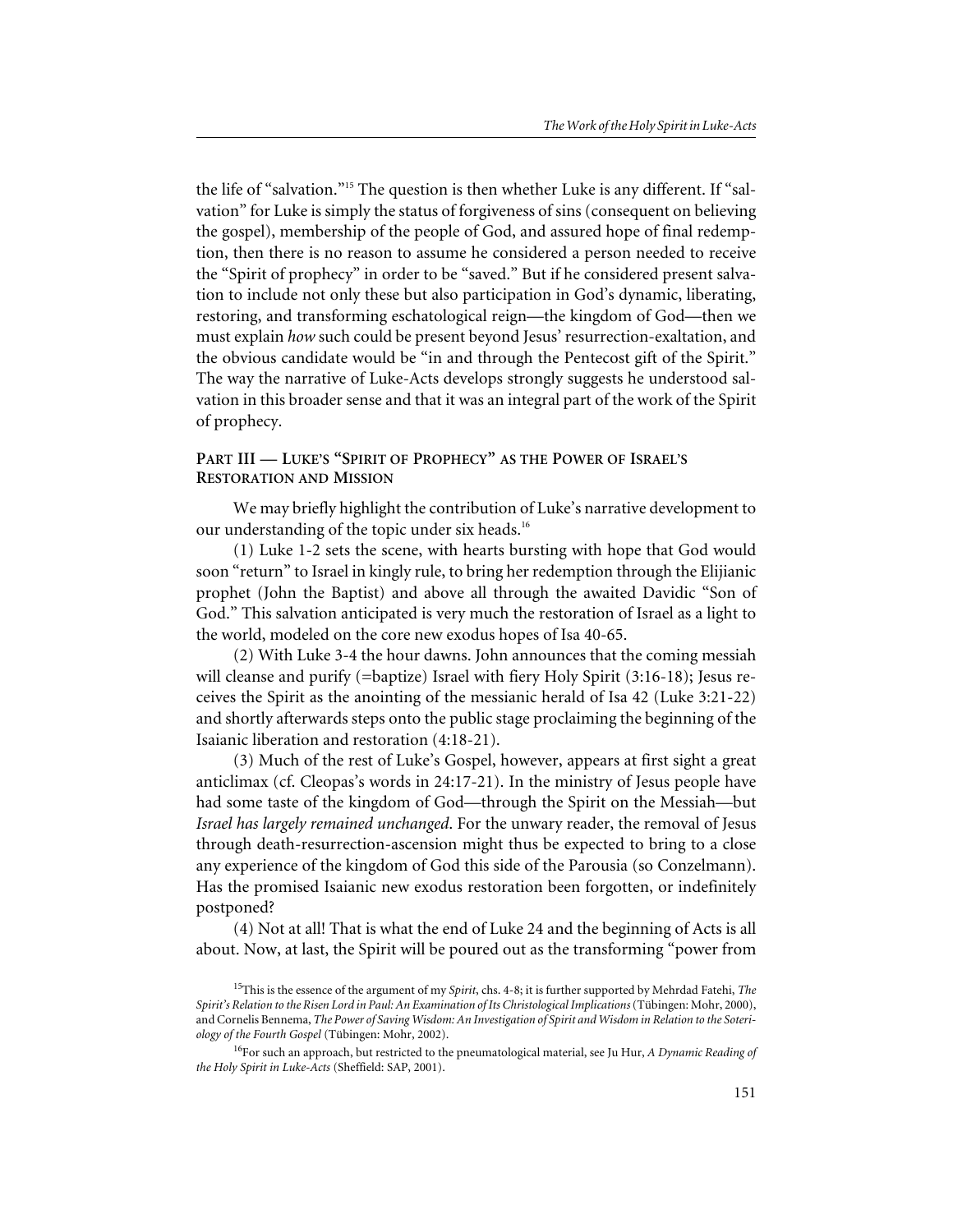on high" promised in Isa 32:15 and 44:3 (note the prominent allusions to the former of these texts in the wording of Luke 24:49 and Acts 1:8!). Now, at Pentecost, the people of God, gathered round the twelve apostolic leaders of Israel, will be baptized with the Holy Spirit (1:5), who will turn the arid wilderness of their existence into lush and flourishing growth. Now they will be restored to become the servant-witness "to the end of the earth" (note again the striking allusion to Isa 49:6 embedded in Acts 1:8). In short, these transitional sections of Luke-Acts anticipate some *fuller* experience of God's reign/salvation to come at Pentecost. In this respect, Acts 2:33-36 fulfils the hopes of Luke 1:32-33 onwards. But it is precisely through the gift of the Spirit that this "salvation" is poured out: only through the Spirit can the ongoing messianic/transformative reign of Jesus continue to be experienced by his people (and, hence, the Holy Spirit is also now called "the Spirit of Jesus"; cf. Acts 16:7).

## *"only through the Spirit can the ongoing messianic/transformative reign of Jesus continue to be experienced by his people"*

(5) If Jesus' death fulfills the Passover and looks forward to the new covenant (Luke 22:14-20), Pentecost is portrayed as the fulfillment of Sinai (Acts 2)—including a corresponding ascent on high of Israel's leader to receive a foundational gift for the people of God (2:33). And, given the above, *the new radical and paradisal community life depicted as the immediate consequence of Pentecost* (2:42-47 and cf. 4:32-35) *should almost certainly be interpreted as a result of reception of the gift of the Spirit* (*pace* Schweizer *et al*.). It entirely accords with the Isaianic expectation of the Spirit as the power of Israel's restoration. The community's experience of being "baptized with Holy Spirit" is no mere "second blessing"; it is the fulfillment of the promise of its richly transforming "salvation."17

(6) This explains why Luke's narrative anticipates that believers are *expected* to receive the Spirit within the context of conversion-initiation. He indicates such a norm at 2:38-39, but even the apparent exceptions he describes support the general rule. The narrator's "explanation" in Acts 8:16 is redundant unless it would normally be expected that the Spirit be given at conversional baptism, and the delay (only a few days!) is treated as an aberration to be remedied forthwith. Similarly, when Paul (Acts 19:1-7) encounters "disciples" who have not even heard of the gift of the Spirit, he immediately asks what sort of baptism it was then (19:3)—a question that assumes the two are normally related. When he discovers they have not even heard that Jesus is the coming one John promised, he has them submit to

<sup>&</sup>lt;sup>17</sup>See the argument of *Power*, chs. 12 and 13, for the detail; and it is augmented by my "The Spirit in Luke-Acts: A Support or a Challenge to Classical Pentecostal Paradigms?" *Vox evangelica* 27 (1997) 75-101, and "Interpreting the Samaritans of Acts 8: The Waterloo of Pentecostal Soteriology and Pneumatology?" *Pneuma* 23 (2001) 265-286. The recent work of David Pao, *Acts and the Isaianic New Exodus* (Tübingen: Mohr, 2000), shows how extensively the soteriology of Acts is rooted in the restorationist imagery of Deutero-Isaiah.